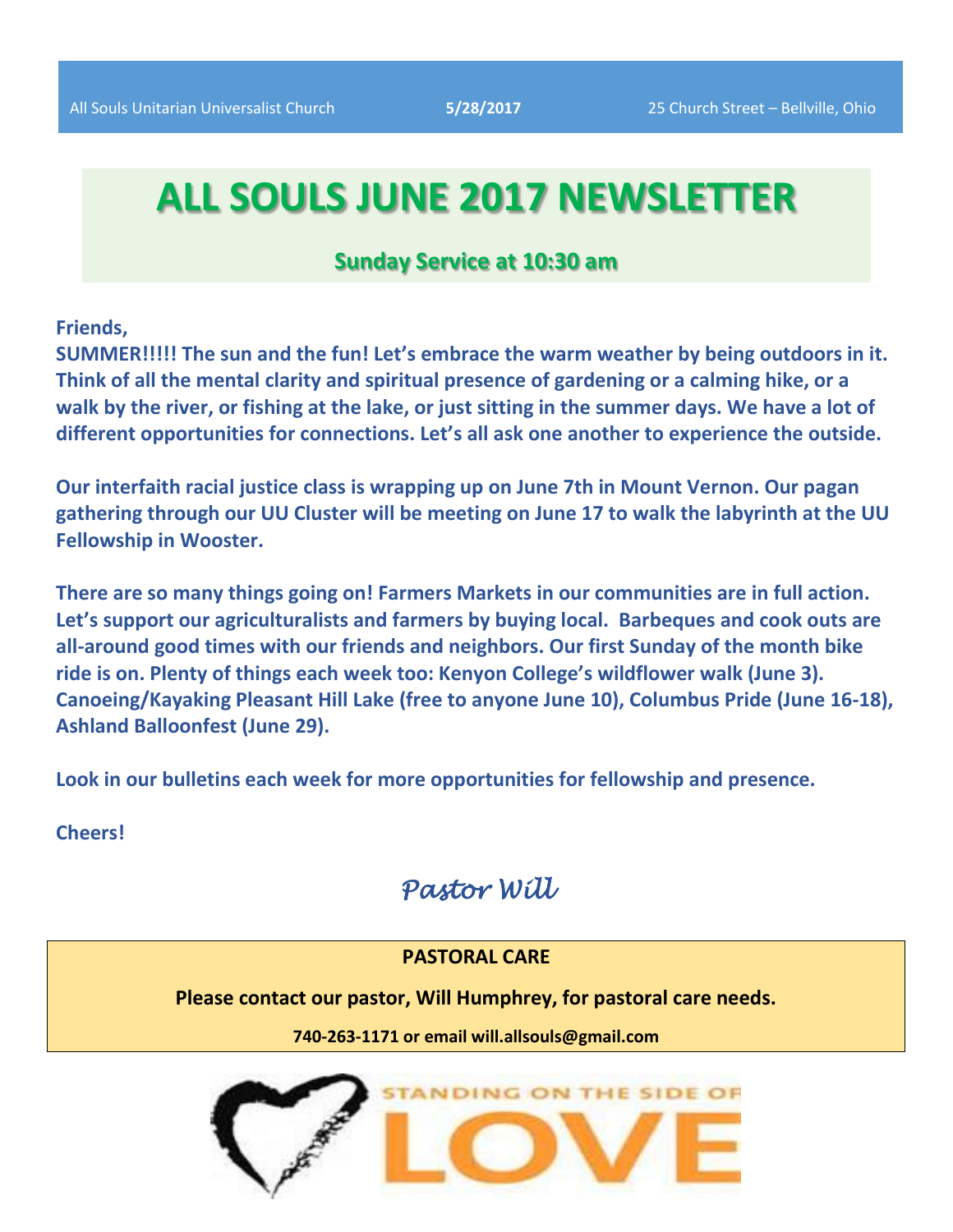# *MESSAGES FROM THE BOARD*

**…from Joanne Gillum - Treasurer**

| <b>APRIL TREASURER'S REPORT</b>      | <b>Average</b><br><b>Attendance: 46</b> |           |
|--------------------------------------|-----------------------------------------|-----------|
|                                      | <b>April</b>                            | $Y-T-D$   |
| <b>INCOME</b>                        |                                         |           |
| <b>Pledges</b>                       | 2,618.00                                | 23,710.00 |
| <b>Offerings</b>                     | 631.00                                  | 3,578.90  |
| <b>Kenya Coin Collection</b>         | 93.82                                   | 891.22    |
| <b>Rummage Sale</b>                  | 0.00                                    | 857.95    |
| <b>Recycle</b>                       | 0.00                                    | 78.61     |
| <b>Rental Income</b>                 | 0.00                                    | 100.00    |
| <b>Maintenance Fund</b>              | 670.00                                  | 1,545.09  |
| <b>Sanctuary Renovation Fund</b>     | $-89.97$                                | $-716.23$ |
| <b>Minister's Discretionary Fund</b> | 0.00                                    | 0.00      |
| <b>Other</b>                         | 58.12                                   | 53.40     |
| <b>TOTAL</b>                         | 3,980.97*                               | 30,098.94 |
| <b>EXPENSES</b>                      | 3,050.88**                              | 30,507.78 |
| <b>DIFFERENCE</b>                    | 930.09                                  | $-408.84$ |

**\*A monthly income of \$3,759.46 is required in order to meet annual expenses of \$45,113.50.**

**\*\*Expenses Other than "Usual": Membership in UU Justice Ohio \$100.00**

# **APRIL PLEDGE REPORT**

| <b>Total Pledges</b>   | 31           |             |
|------------------------|--------------|-------------|
| <b>Total Units</b>     | 25           |             |
|                        | <b>April</b> | $Y-T-D$     |
| <b>Amount Pledged</b>  | 3,388.00     | 26.226.00   |
| <b>Amount Received</b> | 2,618.00     | 24,110.00   |
| <b>VARIANCE</b>        | $-770.00$    | $-2,116.00$ |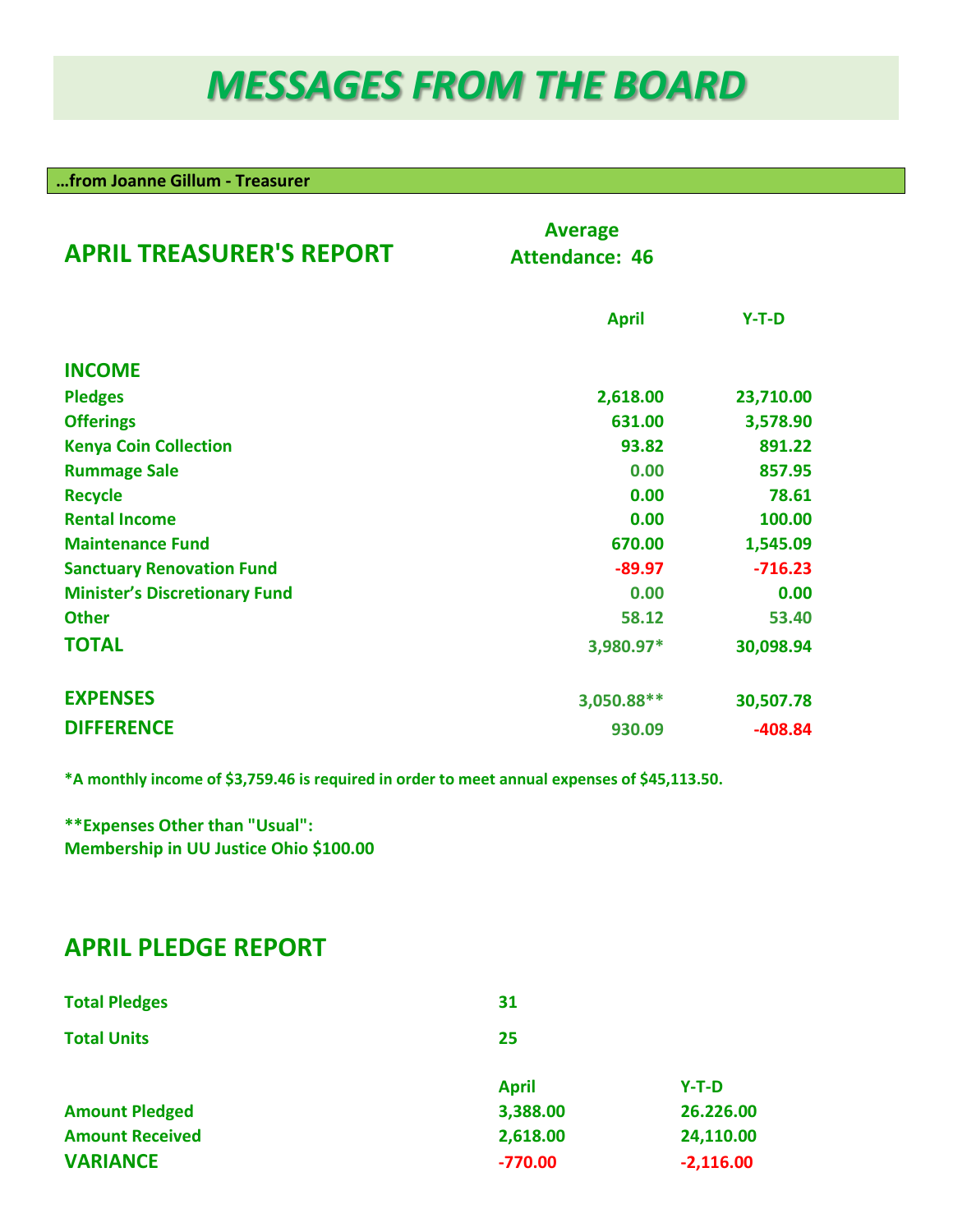#### **…from Art O'Leary – Social Action Trustee**

Hello to everyone at All Souls,

I hope you had a happy holiday weekend. I'd like to urge all of us to help keep the church going. Right now, we are not meeting our budget needs. Many UU congregation have large endowment incomes, but we depend on the pledges and weekly collection for our regular expenses. It wouldn't be the same if we didn't have the quality music and active pastor; our two largest budget items. Yes, we have spent money on much needed renovations, but these funds have been raised separately over a period of a year. Our speakers receive a small honorarium but this is far less than the UUA recommends. Brian does a fabulous job finding good speakers on interesting topics; you really don't want to hear only volunteers. I guess what I'm saying is that we have an excellent Sunday service every week but eventually the old saying "you get what you pay for" is going to take effect. So, please – members, friends and semi-regular visitors, be more generous so we can maintain our unique Sunday services.

> Peace, *Art*

#### **…from Jay Gilbert – Vice-President**

Our annual elections will be June 4 after the service. The positions for election are: President, Vice-President, Secretary, Treasurer, Finance Trustee, Religious Education Trustee, Fellowship Trustee, Social Action Trustee and Pastoral Care Trustee.

These persons will be on the ballet: For President: L D Ball; for Treasurer: Joann Gillum; for Fellowship Trustee: Bruce Kilgore; for Social Action Trustee: Hayley Young; for Pastoral Care Trustee: Glenn Myers; and for Religious Education Trustee: Karen Gotter.

We invite church members to run for one of the following positions: Vice-President, Secretary or Finance Trustee.

*Jay*

#### **…from Chuck Rhodes – Building and Maintenance Trustee**

The church pews were re-upholstered by Waggoners, Inc. Pew Cushions of Hutchinson, Kansas on May 10th. They began removing the old upholstery at 8:30 am and finished re-upholstering the pews at 4:30pm. The pews look wonderful. Except for refinishing some of the woodwork, the projects approved by the church board of refurbishing the sanctuary, stage area, vestibule and rear entrance area are completed and within budget. Special thanks to Morley and Marjorie Smith, Irene Maginniss, Jay Gilbert and everyone who donated their time and money to complete this project. THANKS.........

The church air conditioning system received its yearly maintenance service. The report shows that everything is in good working order. This is part of our HVAC yearly service maintenance program.

With all that has been going on at the church, the bi-yearly work day was postponed twice. It is now scheduled for Saturday June 3, from 8:30am to 12:00pm. A signup sheet is available where you can choose your work task. If this date and time is inconvenient, let me know and arrangements can be made to satisfy your schedule. Also, if you have a task preference we can accommodate that also.

If you have any suggestions or ideas for improving the building/maintenance program, please let me know.

#### HAVE A NICE SUMMER.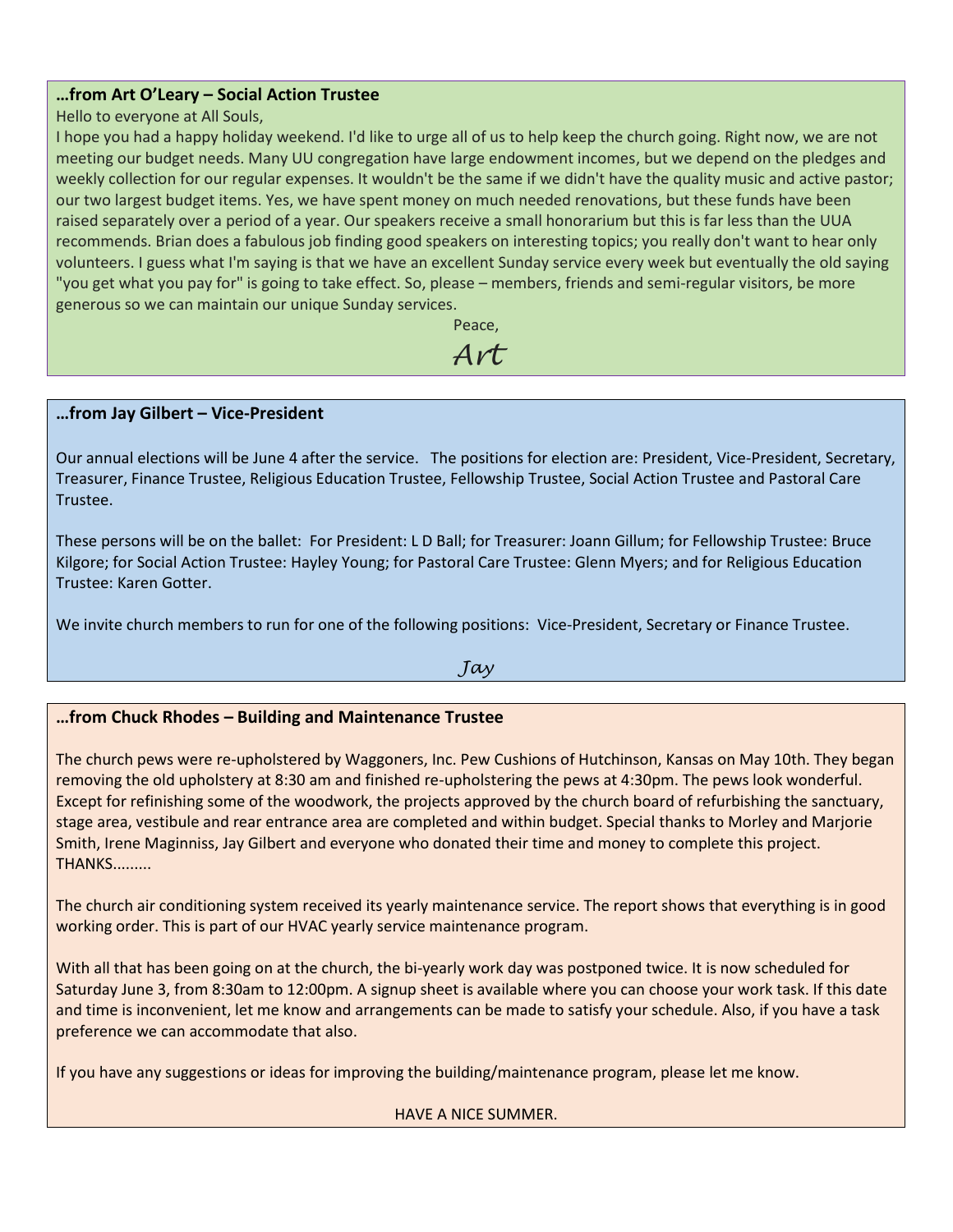#### **…from Bruce Kilgore – Fellowship Trustee**

Muchas Gracias to all who filled in for coffee hour. One category needing attention is social hall/bathroom clean up. Chuck Rhodes has been excellent in helping out in this job. It can be done following coffee hour or later in the week. Ann and Bruce have difficulty with running the sweeper and Kristy is in a support cast. Glenn and Marqua and Karen have also helped in this cleanup task.

Our next covered-dish dinner will be June 25<sup>th</sup>. See you there.

#### *Bruce*

#### **...from Karen Gotter – Pastoral Care Trustee**

#### **Bike Ride:**

--Remember our monthly bike ride will take place on June 4th! It's the first one of the year, so start stretching and gearing up for it: We will leave from the church and head south towards ice cream in Butler :)

#### **RE-Related:**

--The kids will be starting a new curriculum the first Sunday in June: "Busy as Bees". There will be opportunities to lead crafts, outdoor projects, play games, be creative with food, and more! If you have any interest in helping with RE, please (please please please) contact Karen.

--If you have outdoor games or activities that you would be willing to donate for our young'ns, I'd love to have a good inventory for playing outside! I'm thinking frisbees, balls of various sizes, cornhole sets, or other items. Please let Karen know.

--As I think of more things that we could use for RE classes, I will try to put in a request here in the newsletter, or on the Facebook page, so we can use items that our members might already have, or have a better source for, instead of just buying it outright.

--If you have ideas for an adult RE class, I am looking for topics and leaders to schedule! Look for a survey soon, so we can start a session this summer.

## **...from Brian Moore – Pulpit & Worship Trustee**

### **GREETINGS FROM THE PULPIT CHAIR**

A Litany of Unity and Hope

Prophet Muhammad's words about peace and justice.

A Collection of sayings of the Prophet on Nonviolence, Peace, Justice, and Other Subjects complied from reliable sources by Dr. Hafiz Syed and edited by Kabir Helminski.

• "We acknowledge that we have been tempted to seek only our own good, hear only our own truth, and acknowledge only our own suffering. Let us start along the road to justice and peace by holding the pain of our sisters and brothers as if it were our own. We pray that no more children are lost to indifference and violence.

• We pray for the courage to transform this beautiful planet into a place where people are not tormented by wars and not torn apart in senseless divisions. Together we will find the strength to resist hatred by our caring. Help us remember that it is our hands that shape the earth.

• We pray, without ceasing, that our words become actions that give life the shape of justice.

• Help all persons to be able to not merely see the similarities between all people, but to feel less fear in the differences. If this can be our focus, perhaps our goal may be not for homogeny, but for a true and joyful diversity.

• Every human life is precious to God and the human community. Each human path of faith is a sacred journey within life.

• We pray for our sisters and brothers who have no sense of safety in their daily lives. We consider the hatred we witness and participate unwittingly in, and we pray for more than fear and tolerance to dominate people's thoughts and motivation in these trying days."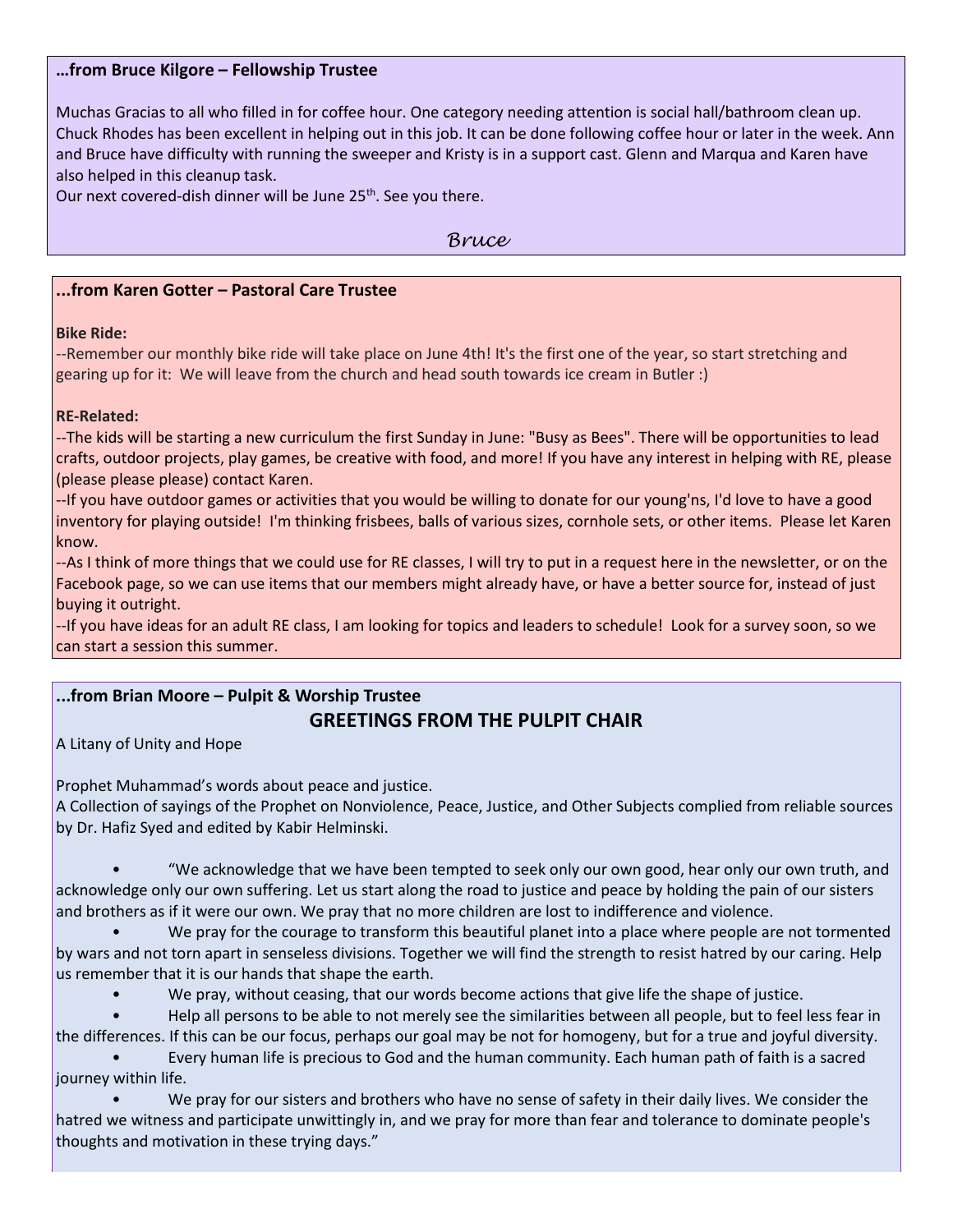### **JUNE PULPIT SCHEDULE**

#### **Sunday, June 4**

**Speaker:** James Smolka, Entomologist M.S. **Title**: "Challenges to the diversity of life in this modern age"

**Leader**: Teasha Sargent **Music**: Trio Alla Breve

\* This is a kid friendly service. \*

#### **Sunday, June 11**

**Speaker**: David Schwartz

**Title:** Science and Spiritualism

**Topic:** Neither science nor religion can prove the existence of God. However, recently, science has stumbled across the existence of a strange energy force in the universe, dubbed dark energy, because it cannot be seen but can only be deduced from its effect on the universe. Strangely, the characteristics of this energy coincide quite closely to religion's description of God. And, Schwartz theorizes, this energy force could also possibly lead to an after-death existence of humans in a modified form.

> **Leader**: Glenn Myers **Music**: Ayesha Fraizer **\*\*Highway Cleanup – Adopt a Highway Program**

#### **Sunday, June 18**

**Speaker**: Dr. Tim M. Berra

**Title:** "The Biology of the Komodo Dragon, the World's Largest Lizard"

**Topic:** Dr. Berra, Academy Professor of Evolution, Ecology & Organismal Biology at The Ohio State University, recently retraced the steps of Alfred Russel Wallace, the co-discoverer of natural selection with Charles Darwin, through Wallaceae, the region of SE Asia, named after Wallace. Few people visit Komodo Island in Indonesia, the home of the Komodo dragon. Dr. Berra's PowerPoint presentation will include his photographs of this remarkable animal that can reach 11 feet long and 300 pounds. It has a foot-long, yellow, forked tongue with which it smells prey. Its bite can lead to infection, and it was recently discovered to have venom glands. It preys on deer, pigs, water buffalo and even humans.



**Leader**: Brian Moore **Music**: Trio Alla Breve

#### **June 21 – Summer Begins**

**Sunday, June 25 Potluck & Kenya Coin Collection**

**Speaker**: Pastor William Humphrey

**Title & Topic:** Being real with racism, a teach-in response to implicit and explicit racism, white privilege and supremacy. **Leader**: Reed Richmond **Music:** Ayesha Manley

#### **Peace, Love and Namaste to All Souls**